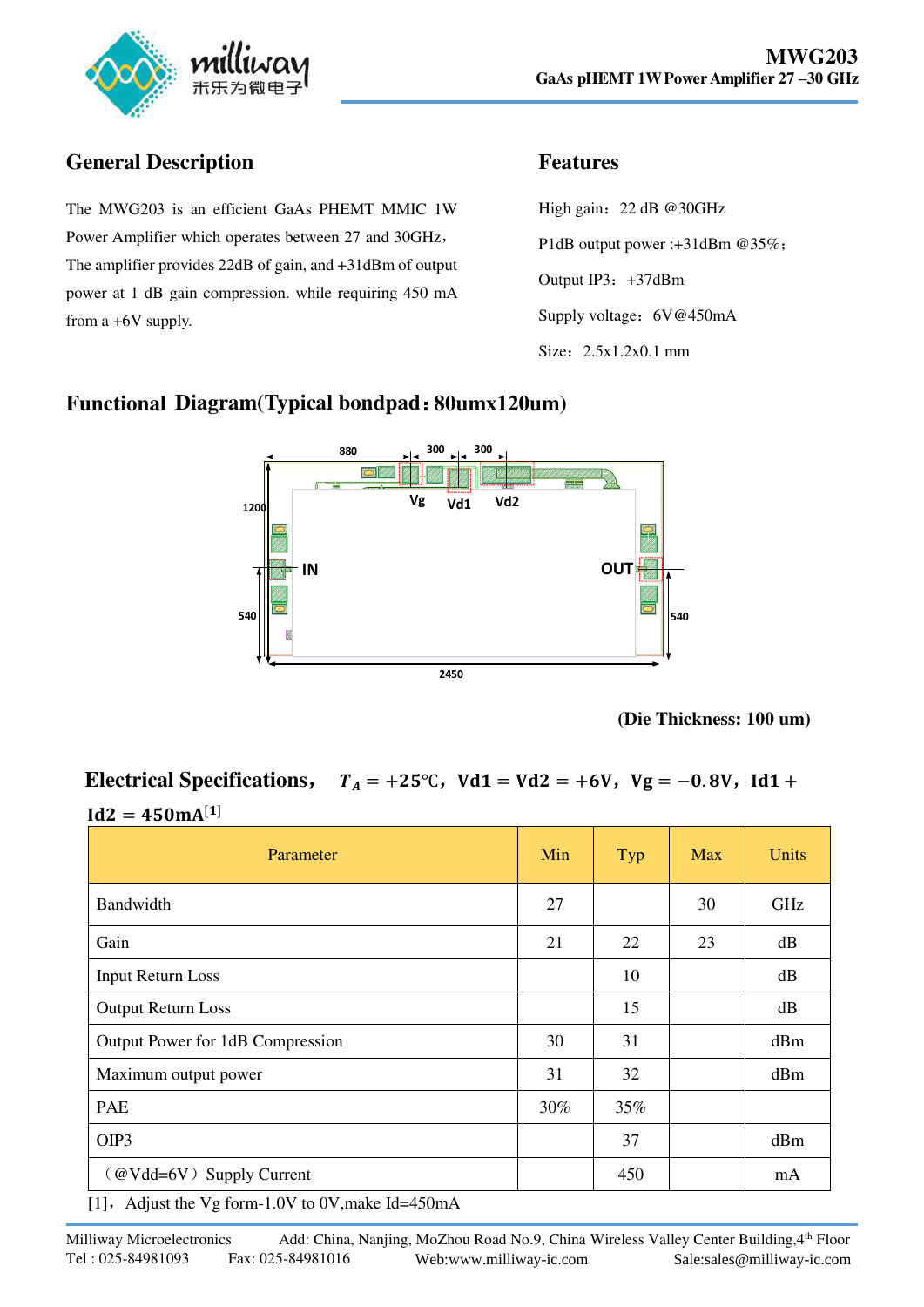

## **Test Result**











**Input Return Loss VS. Temperature Output Return Loss VS. Temperature** 

Frequency[GHz]





Milliway Microelectronics Add: China, Nanjing, MoZhou Road No.9, China Wireless Valley Center Building, 4th Floor<br>Tel: 025-84981093 Fax: 025-84981016 Web:www.milliway-ic.com Sale:sales@milliway-ic.com Fax: 025-84981016 Web:www.milliway-ic.com Sale:sales@milliway-ic.com